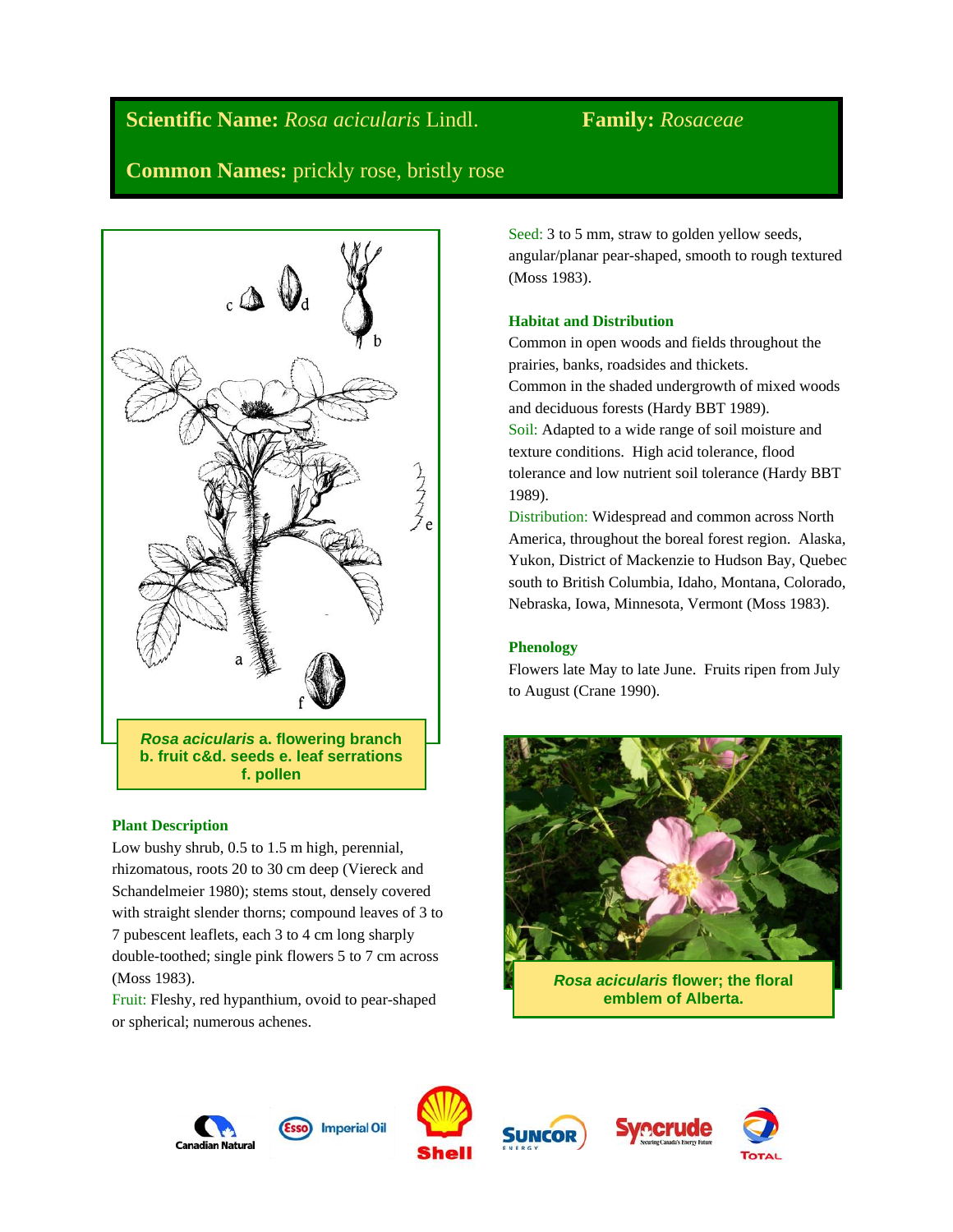# **Pollination**

Pollinated by bees, butterflies and other insects (Plants for a Future n.d.).



*Rosa acicularis* **plant growing on the edge of a forest opening.**

# **Seed Dispersal**

Animal dispersed by numerous predators (Crane 1990).

# **Genetics**

2n=42, 56 (Moss 1983).

# **Symbiosis**

Wasps lay their eggs in the leaves causing gall-like red pincushions (CYSIP: Botany n.d.).

#### **Seed Processing**

Collection: Fruit can be easily pulled from branches. Seed Weight: 10 to 13 g/1,000 seeds (11.8 average). Fruit/Seed Volume: 380 to 528 fruit/L (458 average); 10,500 seeds/L fruit.







Fruit/Seed Weight: 1,120 to 1,340 fruit/kg (1,190 average); 27,300 seeds/kg fruit. Average Seeds/Fruit: 23 seeds/fruit.

Harvest Dates: For greater germination, collect fruits when not fully ripe (King 1983). Collect when the hips are bright red or orange-red (Banerjee et al. 2001); approximately late August in northeastern Alberta.

Collect September 1 to February 28 (Formaniuk 2013).

Cleaning: Mash fruit in a sieve (1.40 mm works well). A blender with taped blades may also be used to macerate the fruit. Suspend residue in water allowing seeds to settle. Decant water and chaff. Repeat suspension and decanting until only seeds remain. Alternatively, a tomato de-seeder may be used, as achenes are approximately the same size. Allow seed to dry at room temperature over a moving air stream. Storage Behaviour: Unknown, likely orthodox allowing seed to be dried prior to cold storage. Storage: Store dry in sealed containers (Young and Young 1992).



*Rosa acicularis* **ripe fruit**

# **Propagation**

Natural Reproduction: By seed and from rhizomes (Hardy BBT 1989).

Germination: Field emergence is more successful than *in vitro* germination. Most seeds take 2 years to





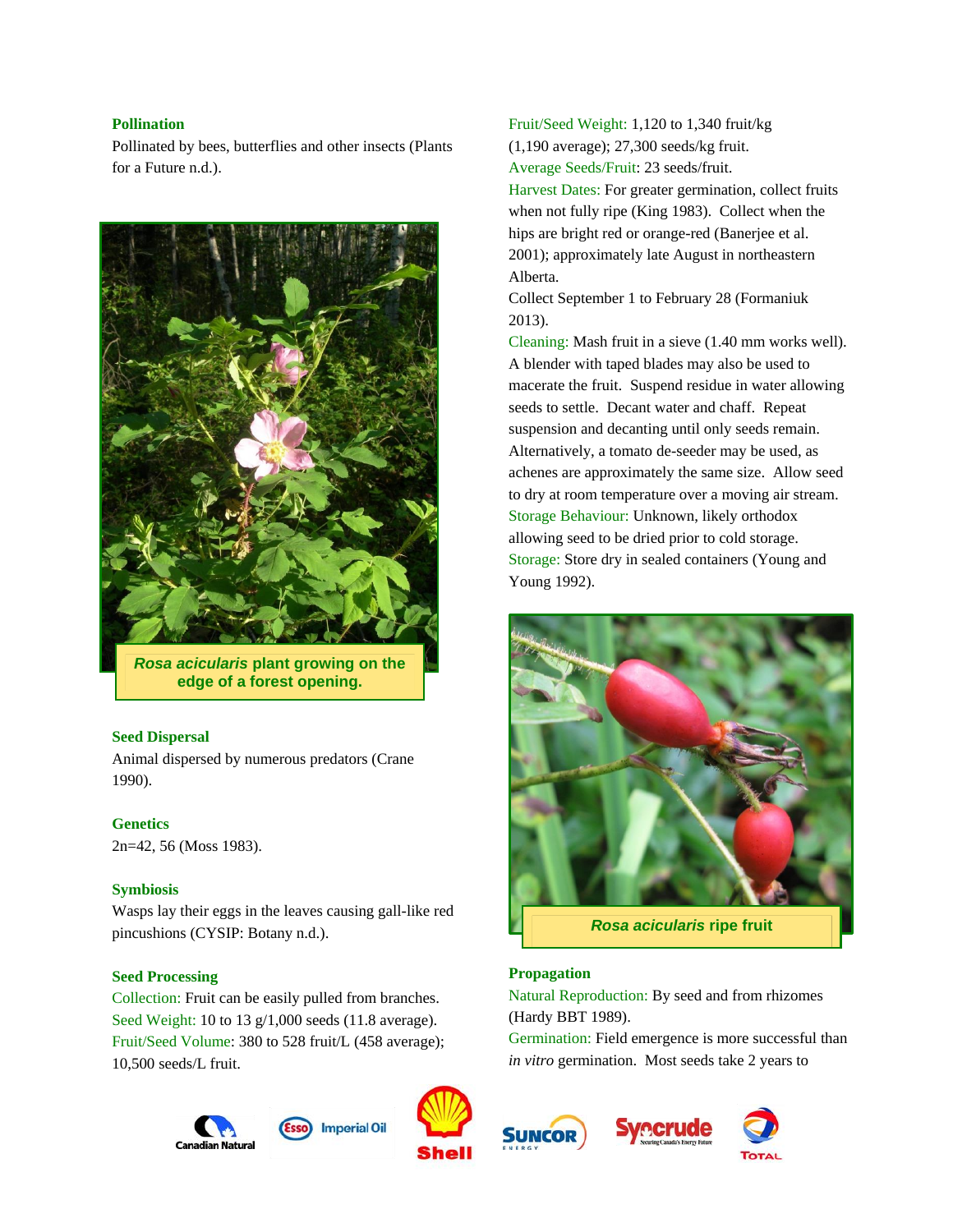germinate – during the  $1<sup>st</sup>$  growing season the seeds develop and mature, the next growing season provides the warm stratification period and the subsequent winter provides the cold stratification period. Seeds germinate during the next spring shortly after snowmelt (Densmore and Zasada 1977).

A temperature of 25° C was found to provide the best germination (Baskin and Baskin 2001).

Pre-treatment: Densmore and Zasada (1977) had success with 3 months warm stratification followed by 2 months cold stratification.

Needs 120 day cold stratification before sowing (Wood pers. comm.).

King (1983) recommended 2 months warm stratification followed by 4 months cold stratification. Formaniuk (2013) recommends 120 days stratification.

Direct Seeding: More than 1% emergence by sowing seeds on oil sands reclamation sites.

Fruit Sowing: Up to 5.3% emergence by year four. Seeding Rate: 100 seeds/m<sup>2</sup> and 1.3 fruits/m<sup>2</sup> to obtain approximately 1 plant/m².

Vegetative Propagation: Spreads naturally by rhizomes (Fedkenheuer et al. 1980). If there is an easily accessible source, using root cuttings for largescale propagation is feasible. Stem cuttings from dormant hardwood can also be successful if used with a hormone treatment, with coarse material for the rooting media, and heavy watering to maintain high humidity levels (Hermesh and Cole 1983). Budding, suckers, layering, and grafting (Babb 1959). Softwood cuttings have been successful (Fung 1984, Smreciu and Barron 1997) especially when treated with 3,000 to 5,000 ppm IBA-talc or K-IBA in water, placed in a peat/perlite medium and kept under mist (Dirr and Heuser 1987).

Greenhouse Timeline: 16 weeks in the greenhouse prior to out-planting. Dormant seedlings can be stored frozen over winter for spring or early fall planting (Wood pers. comm.). Grow for 100 days before harvest (Formaniuk 2013).

#### **Aboriginal/Food Uses**

Food: Once seeds are removed, rose hips are eaten fresh (high in vitamin C – Royer and Dickinson 1996, Turner 1997; three rose hips contain as much vitamin C as one orange – Gray 2011). They can be made into a jelly, beverage or syrup. Pink flower petals can be eaten as a treat or made into jelly (Gray 2011, Marles et al. 2000). Seeds are rich in Vitamin E which can be extracted by grinding, boiling and straining and then using in jams (Droppo 1987).

Medicinal: Eaten raw, the fruit can prevent colds; rose petals can be used as a heart tonic and anti-sting; boiled branches can be used for menstrual relief; root decoction can treat diarrhoea, cough, regulate menstruation, and used as eye drops to treat soreness; and the roots as part of a compound medicine can treat chest colds (Marles et al. 2000). A tea brewed from the roots was used to treat diarrhoea (Gray 2011, Wilkinson 1990). Petals used to treat dry skin (Gray 211).

Other: British Columbia tribes used branches for arrows and hollowed stems out to make pipe stems (Wilkinson 1990); others smoked leaves and bark, alone or with other tobacco (Turner 1997).

#### **Wildlife/Forage Uses**

Wildlife: Important food source for grouse, snowshoe hares, microtine rodents, and mule deer. In the fall the black bear, grizzly bear, rabbits and beavers eat the fruits, stems and foliage. Coyotes, bears, grouse and other small animals are said to be fond of rose hips (Turner 1997). Small mammals use the thickets for shelter and birds use them for nesting sites and protective cover (Crane 1990).

Livestock: Excellent summer browse for big game and livestock (Crane 1990).

Grazing Response: Resistant to heavy browsing. As a natural self-defence to over-utilization, with time woody growth become less palatable and spines become stiffer, at this point, plants are often avoided (Tannas 1997).

Extensive deer browsing increases shoot production (Smreciu and Barron 1997).

**ecrude** 









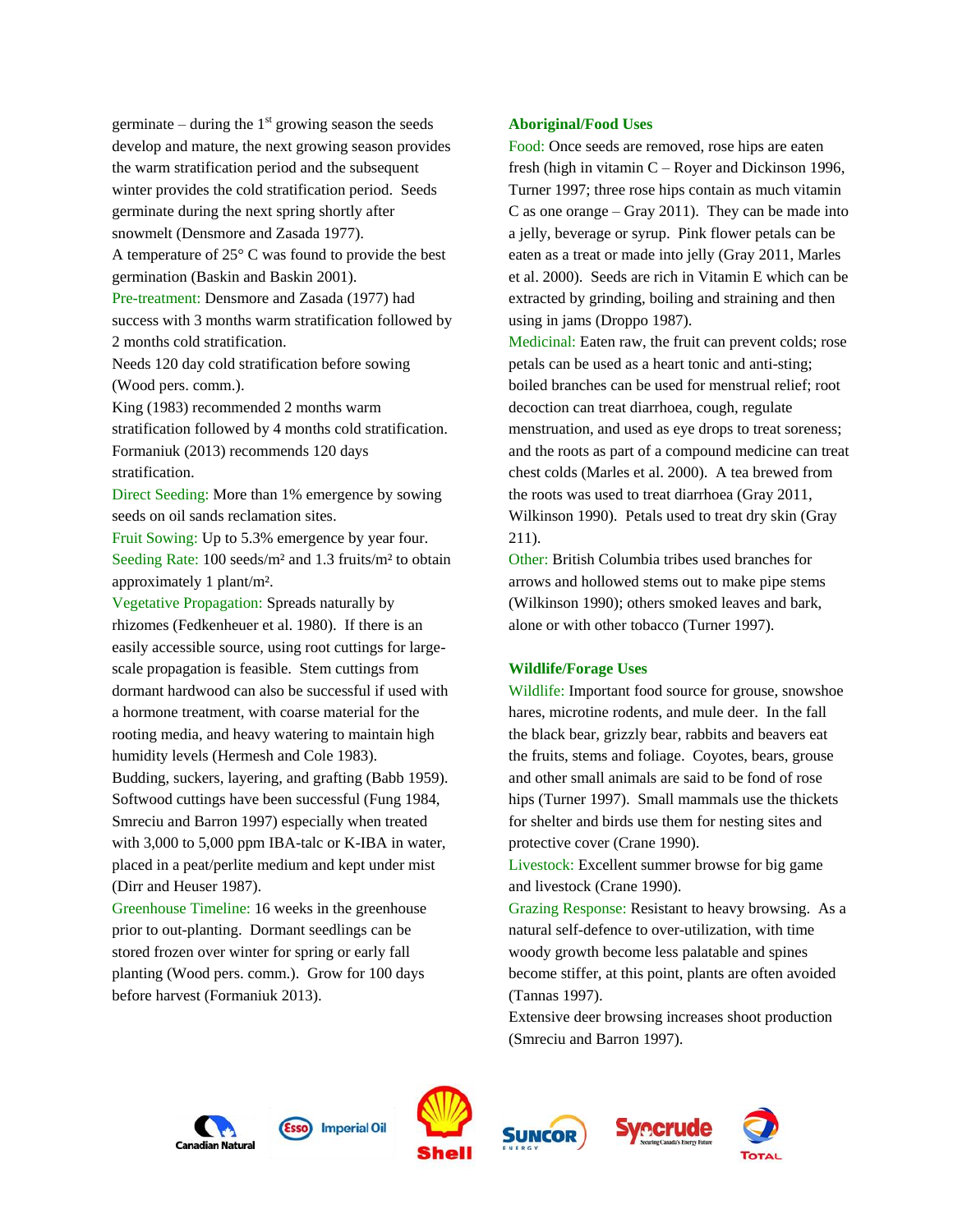## **Reclamation Potential**

*Rosa acicularis* is a prolific seed producer in some years especially on open sites. Natural pioneer on disturbed sites where they increase soil stability and control erosion (Tannas 1997). Recommended for revegetation on moist to wet lands in Alaska and Alberta.

Highly adapted to disturbance (King 1983) and a wide range of soil textures and moisture levels.

Proven tolerance to drought on amended oil sand tailings and acidic situations in Alberta (Fedkenheuer et al. 1980).

Spreads rapidly and have shown to recover rapidly following logging (Crane 1990).



#### **Commercial Resources**

Availability: Widely available from nurseries in Alberta and Saskatchewan.

Uses: Vitamin C, essential oil, floral arrangements and jams.

### **Notes**

*Rosa acicularis* is listed as 89% intact (less occurrences than expected) in the Alberta oil sands region (Alberta Biodiversity Monitoring Institute 2014).





Prickly rose is fire resistant. The deep rhizomes growing in mineral soil make it well adapted for sprouting after a fire (Crane 1990).

#### **Photo Credits**

Photo1,2,4: Wild Rose Consulting, Inc. Photo 3: Qwert1234 @ Wikimedia Commons 2013. Line Diagram: John Maywood, used by permission of Bruce Peel Special Collections, University of Alberta.

### **References**

Alberta Biodiversity Monitoring Institute, 2014. The status of biodiversity in the oil sands region of Alberta. Alberta Biodiversity Monitoring Institute, Edmonton, Alberta. 47 pp. [http://www.abmi.ca/FileDownloadServlet?filename=](http://www.abmi.ca/FileDownloadServlet?filename=The%20Status%20of%20Biodiversity%20in%20the%20Oil%20Sands%20Region%20of%20Alberta_2014_Supplemental%20Report.docx&dir=REPORTS_UPLOAD) [The%20Status%20of%20Biodiversity%20in%20the%](http://www.abmi.ca/FileDownloadServlet?filename=The%20Status%20of%20Biodiversity%20in%20the%20Oil%20Sands%20Region%20of%20Alberta_2014_Supplemental%20Report.docx&dir=REPORTS_UPLOAD) [20Oil%20Sands%20Region%20of%20Alberta\\_2014\\_](http://www.abmi.ca/FileDownloadServlet?filename=The%20Status%20of%20Biodiversity%20in%20the%20Oil%20Sands%20Region%20of%20Alberta_2014_Supplemental%20Report.docx&dir=REPORTS_UPLOAD) [Supplemental%20Report.docx&dir=REPORTS\\_UPL](http://www.abmi.ca/FileDownloadServlet?filename=The%20Status%20of%20Biodiversity%20in%20the%20Oil%20Sands%20Region%20of%20Alberta_2014_Supplemental%20Report.docx&dir=REPORTS_UPLOAD) [OAD](http://www.abmi.ca/FileDownloadServlet?filename=The%20Status%20of%20Biodiversity%20in%20the%20Oil%20Sands%20Region%20of%20Alberta_2014_Supplemental%20Report.docx&dir=REPORTS_UPLOAD) [Last accessed June 16, 2014].

Babb, M., 1959. Propagation of woody plants by seed. IN: Peterson and Peterson (eds). Revegetation information applicable to mining sites in northern Canada. Indian and Northern Affairs, Environmental Studies No.  $3.6-9$ .

Banerjee, S.M., K. Creasey and D.D. Gertzen, 2001. Native woody plant seed collection guide for British Columbia. British Columbia, Ministry of Forests, Tree improvement Branch, Victoria, British Columbia. 147 pp.

Baskin, C.C. and J.M. Baskin, 2001. Seeds – Ecology, Biogeography, and Evolution of Dormancy and Germination. Academic Press, San Diego, California, USA.

Crane, M.F., 1990. *Rosa acicularis*. IN: Fischer, W.C. (compiler). The fire effect information system. United States Department of Agriculture, Forest Service, Intermountain Research Station, Intermountain Fire Sciences Laboratory. Missoula, Montana.

[http://www.fs.fed.us/database/feis/plants/shrub/rosaci/](http://www.fs.fed.us/database/feis/plants/shrub/rosaci/introductory.html) [introductory.html](http://www.fs.fed.us/database/feis/plants/shrub/rosaci/introductory.html) [Last accessed July 4, 2013].



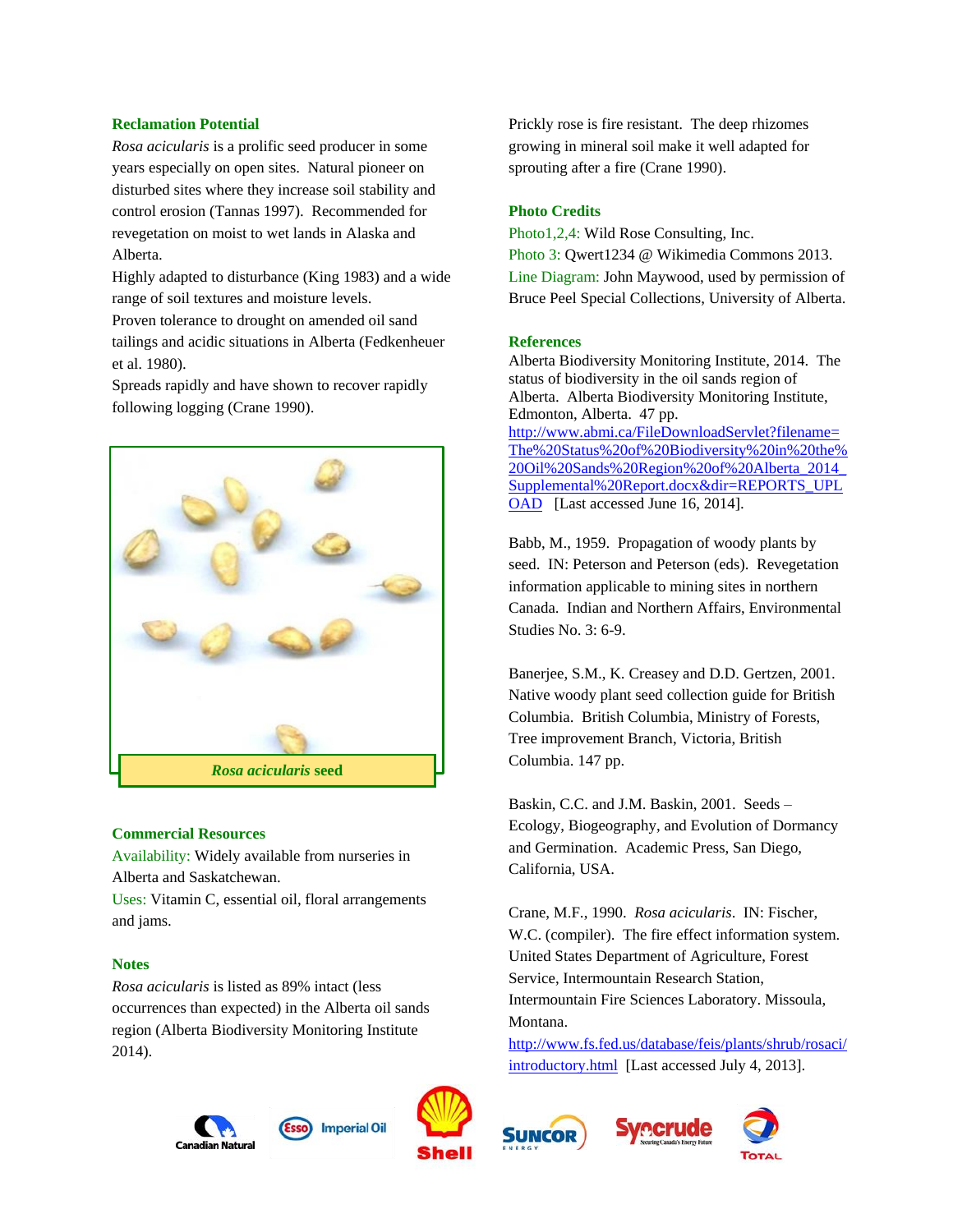CYSIP: Botany, n.d. *Rosa acicularis:* Prickly Rose. IN: Central Yukon Species Inventory Project. [http://www.flora.dempstercountry.org/0.Site.Folder/S](http://www.flora.dempstercountry.org/0.Site.Folder/Species.Program/Species.php?species_id=Rosa.acic) [pecies.Program/Species.php?species\\_id=Rosa.acic](http://www.flora.dempstercountry.org/0.Site.Folder/Species.Program/Species.php?species_id=Rosa.acic)  [Last accessed October 8, 2013].

Densmore, R. and J.C. Zasada,1977. Germination requirements of Alaskan *Rosa acicularis*. Canadian Field-Naturalist 91(1): 58-62.

Dirr, M.A. and C.W. Heuser, 1987. The reference manual of woody plant propagation: From seed to tissue culture: A practical working guide to the propagation of over 1100 species, varieties, and cultivars. Varsity Press, Athens, Georgia. 239 pp.

Droppo, O., 1987. *Rosa* L. Rose. IN: A Field Guide to Alberta Berries. Calgary Field Naturalists' Society, Calgary, Alberta. pp. 144-146.

Fedkenheuer, A.W., H.M. Heacock and D.L. Lewis, 1980. Early performance of native shrubs and trees planted on amended Athabasca oil sand tailings. Reclamation Review 3: 47-55.

Formaniuk, S., 2013. "It's all in the timing". Canadian Reclamation 13(2): 26-31.

Fung, M., 1984. Vegetative propagation of native shrubs in the Fort McMurray area, Alberta, Canada. The Plant Propagator 30(4): 7-8.

Gray, B., 2011. Rose *Rosa acicularis*. IN: The Boreal Herbal: Wild Food and Medicine Plants of the North. Aroma Borealis Press, Whitehorse, Yukon. pp. 144-148.

Hardy BBT Limited, 1989. Manual of plant species suitability for reclamation in Alberta - 2ndEdition. Alberta Land Conservation and Reclamation Council Report No. RRTAC 89-4. 436 pp. [http://hdl.handle.net/10402/era.22605.](http://hdl.handle.net/10402/era.22605) [Last accessed May 15, 2013].

Hermesh, R. and L.M. Cole, 1984. Propagation study: Use of shrubs for oil sands reclamation. Alberta Land Conservation and Reclamation Council, Reclamation Research Technical Advisory Committee, Edmonton, Alberta. Report No. RRTAC 84-2. 58 pp.

<http://hdl.handle.net/10402/era.22593>[Last accessed June 12, 2013].

King, P.J., G. Grainger and A Straka, 1983. Testing of seed pre-germination treatments for selected native shrub species. Alberta Energy and Natural Resources. Alberta Forest Service, Edmonton. pp. 12-56.

Marles, R.J., C. Clavelle, L. Monteleone, N. Tays and D. Burns, 2000. Aboriginal Plant Use in Canada's northwest Boreal Forest. Natural Resources Canada and Canadian Forest Service. UBC Press, Vancouver, British Columbia. 368 pp.

Moss, E.H., 1983. Flora of Alberta. A manual of flowering plants, conifers, ferns, and fern allies found growing without cultivation in the province of Alberta, Canada. 2nd edition. University of Toronto Press, Toronto Ontario. pp. 364-365.

Plants for a Future, n.d. *Rosa acicularis* - Lindl.. Plants For A Future, Dawlish, Devon, UK. [http://www.pfaf.org/user/Plant.aspx?LatinName=Rosa](http://www.pfaf.org/user/Plant.aspx?LatinName=Rosa+acicularis) [+acicularis](http://www.pfaf.org/user/Plant.aspx?LatinName=Rosa+acicularis) [Last accessed June 14, 2013].

Royer, F. and R. Dickinson, 1996. Prickly Rose *Rosa acicularis* Lindl. IN: Wild Flowers of Edmonton and Central Alberta. The University of Alberta Press, Edmonton, Alberta. p. 95.

Smreciu, A. and D. Barron, 1997. Clover Bar Landfill site revegetation and naturalization. Phases 1, 2 and 3a (1994-1997). Prepared for the City of Edmonton, Asset Management and Public Works Department, Waste Management Branch, Edmonton, Alberta. 118 pp. + Appendices.